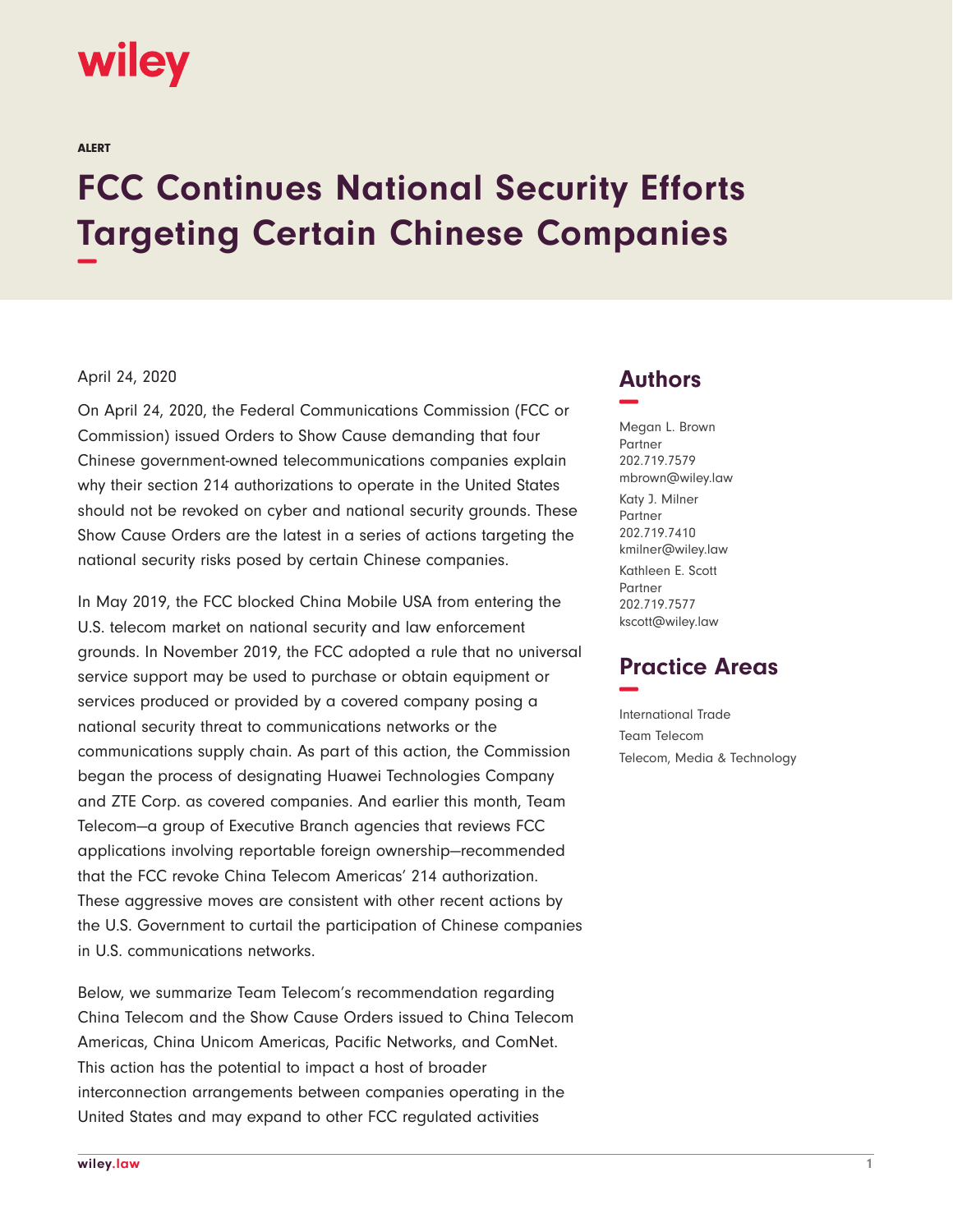where carriers partner with Chinese government-owned entities.

#### **Team Telecom Recommends Revocation of China Telecom Americas' 214 Authorization**

On April 9, 2020, close on the heels of the April 4, 2020 Executive Order on Establishing the Committee for the Assessment of Foreign Participation in the United States Telecommunications Services Sector, Team Telecom recommended revoking the 214 license of China Telecom Americas. In a remarkable 71 page filing with a confidential appendix which includes information obtained or derived under some of the U.S. government's most powerful surveillance tools under the Foreign Intelligence Surveillance Act, the Executive Branch agencies mounted a broad attack against China's malicious cyber activities, invoked a general distrust of China, and made numerous allegations of inaccurate statements by China Telecom Americas and the opportunity posed by its U.S. operations for increased Chinese state-sponsored cyber activities. The recommendation concludes that the national security and law enforcement risks associated with China Telecom Americas' 214 authorization cannot be mitigated.

#### **Show Cause Orders Issued to China Telecom Americas, China Unicom Americas, Pacific Networks, and ComNet**

The Show Cause Orders issued by the FCC on April 24, 2020 give the companies 30 days to respond. In the press release accompanying the Orders, Chairman Pai stated that "[f]oreign entities providing telecommunications services—or seeking to provide services—in the United States must not pose a risk to our national security. The Show Cause Orders reflect our deep concern—one shared by the U.S. Departments of Commerce, Defense, Homeland Security, Justice, and State and the U.S. Trade Representative—about these companies' vulnerability to the exploitation, influence, and control of the Chinese Communist Party, given that they are subsidiaries of Chinese state-owned entities. We simply cannot take a risk and hope for the best when it comes to the security of our networks."

Commissioner Starks also released a statement on April 24, 2020, underscoring the need for security in light of America's reliance on communications networks during the pandemic and tied the Orders to Show Cause to the May 2019 Commission Order:

As countries around the world fight the COVID-19 pandemic, we rely more than ever on our communications networks. Every day throughout the world, historic amounts of traffic cross these networks as people work from home, students engage in distance learning, and patients engage in telehealth visits with their doctors.

With such an unprecedented increase in data traffic, we've never had a greater need to ensure the security of these communications. That's why we must pay even greater attention to whom we permit to interconnect with American communications networks.

I support this decision by the Commission's professional staff, based on the recommendation of the Executive Branch's expert agencies. Last year, I voted to deny a Chinese carrier's application to operate in the United States based on concerns that allowing the company to interconnect with our networks would harm our national security. The authorizations at issue today raise similar concerns. I look forward to reviewing the